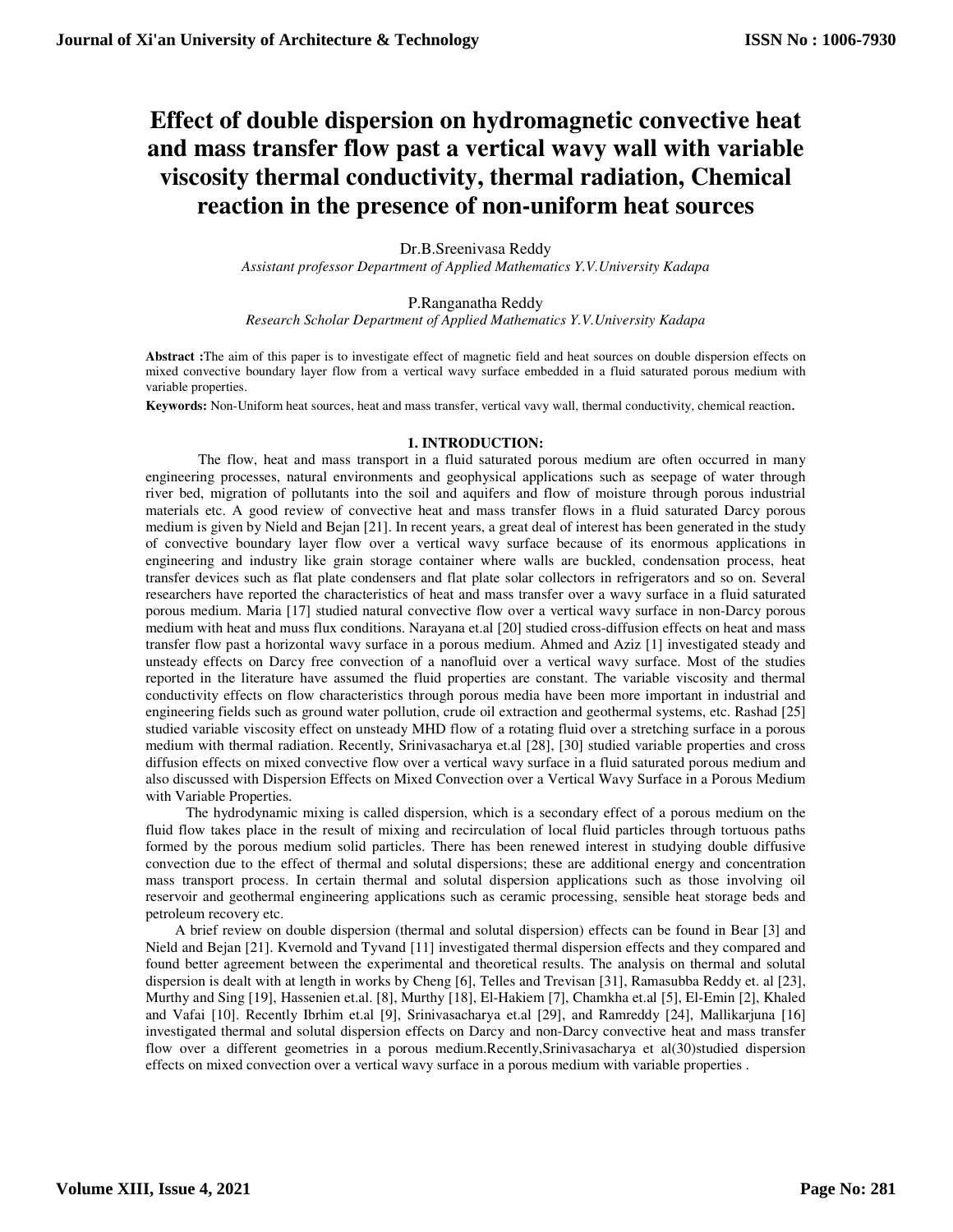Boundary Layer

 In all the above mentioned work, double dispersion effects on convective heat and mass transfer flow along a vertical wavy surface is not analyzed. Hence, the aim of this paper is to investigate effect of magnetic field and heat sources on double dispersion effects on mixed convective boundary layer flow from a vertical wavy surface embedded in a fluid saturated porous medium with variable properties.

**1** *x* 

**1** 2<sup>0</sup>*a* 2*a* 2*a* 2*a* **u** 2000,000 ° 0 *µ* 

2*l*

 $\begin{array}{ccc} \n & \mathbf{T_w} \n\end{array}$ 

#### **2. FORMULATION OF THE PROBLEM:**

 We consider a steady incompressible twodimensional laminar natural convective heat and mass transfer flow over a vertical wavy surface embedded in a saturated porous medum.The porous medium is uniform and local thermal equilibrium with the fluid.The Darcy law is used to describe the fluid saturated porous medium.The fluid is assumed to be gray,absorbing-emitting radiation but non-scattering medium.

The wavy surface profile is given by

$$
y = \overline{\sigma}(\overline{x}) = \overline{a}Sin(\frac{\pi \overline{x}}{l})
$$
 (1)

where *l* is the characteristic length of wavy surface and  $\overline{a}$ is the amplitude of the wavy surface .The wavy surface is



*v* 

maintained at constant temperature Tw which are higher than the ambient fluid temperature  $T_{\infty}$ . We consider

the hydromagnetic natural convection-radiation flow in the presence of non-uniform heat sources to be governed by the following equations under Boussinesq approximations:

$$
\frac{\partial u}{\partial x} + \frac{\partial v}{\partial y} = 0
$$
 (2)

$$
\frac{\partial}{\partial \bar{y}} \left( \frac{\mu}{k} \overline{u} \right) - \left( \sigma \mu_e^2 H_o^2 \right) \frac{\partial u}{\partial y} = \frac{\partial}{\partial \overline{x}} \left( \frac{\mu}{k} \overline{v} \right) + \rho g \left( \beta_T \frac{\partial T}{\partial y} + \beta_c \frac{\partial C}{\partial y} \right) \tag{3}
$$

$$
\vec{u}\frac{\partial T}{\partial \vec{x}} + \vec{v}\frac{\partial T}{\partial \vec{y}} = \frac{\partial}{\partial \vec{x}}(\alpha_x \frac{\partial T}{\partial \vec{x}}) + \frac{\partial}{\partial \vec{y}}(\alpha_y \frac{\partial T}{\partial \vec{y}}) + \frac{1}{C_0}q''' - \frac{1}{C_p}\nabla . q_r
$$
\n(4)

$$
u\frac{\partial C}{\partial \overline{x}} + v\frac{\partial C}{\partial \overline{y}} = \frac{\partial}{\partial \overline{x}}(D_x \frac{\partial T}{\partial \overline{x}}) + \frac{\partial}{\partial \overline{y}}(D_y \frac{\partial T}{\partial \overline{y}})
$$
 O (5)

The relevant boundary conditions are

$$
\vec{u} = 0, \vec{v} = 0, T = T_w, C = C_w \text{ at } \vec{y} = \overline{\sigma}(\overline{x}) = \overline{a} \sin(\frac{\pi \overline{x}}{l})
$$
  

$$
\vec{u} \rightarrow 0, T \rightarrow T_w, C \rightarrow C_w \text{ as } \overline{y} \rightarrow \infty
$$
 (6)

where  $\overline{u}$  and  $\overline{v}$  are the velocity components in the directions of x and y respectively T,C are temperature, Concentration respectively  $\rho$  is the density of the fluid  $\mu$  is the dynamic viscosity of the fluid is the permeability of the porous medium  $\sigma$  is the electrical conductivity  $\mu_e$  is the magnetic permeability, Ho is the strength of the magnetic field,  $D_B$  is the molecular diffusivity  $k_c$  is the coefficient of chemical reaction  $\beta_T$ are the coefficients of thermal expansion  $\beta_c$  is the volumetric coefficient of mass fraction, qr is the radiative heat flux g is the acceleration due to gravity and  $q''$  is the non-uniform heat source,  $K_T$  is the thermal diffusion ratio,Tm is the mean fluid temperature and  $k_c$  is the chemical reaction coefficient. $\alpha_{x}$ ,Dx and  $\alpha_{y}$ ,Dy are the effective thermal and solutal diffusivities respectively,have the contributions of both molecular diffusion and hydrodynamic dispersion ,these can be described as(Telles and Trevisan [31])

$$
\alpha_x = \alpha + \gamma d\overline{v}, \alpha_y = \alpha + \gamma d\overline{u}
$$
\n(7)

$$
D_x = D + \zeta d\overline{v}, D_y = D + \zeta du
$$

Where  $\alpha$  is the thermal conductivity, D is the molecular diffusivities,  $\gamma$  is the coefficient of thermal dispersion and ζ is the solutal dispersion.

By applying Rosseland approximation (Brewester [4]) the radiative heat flux  $q_r$  is given by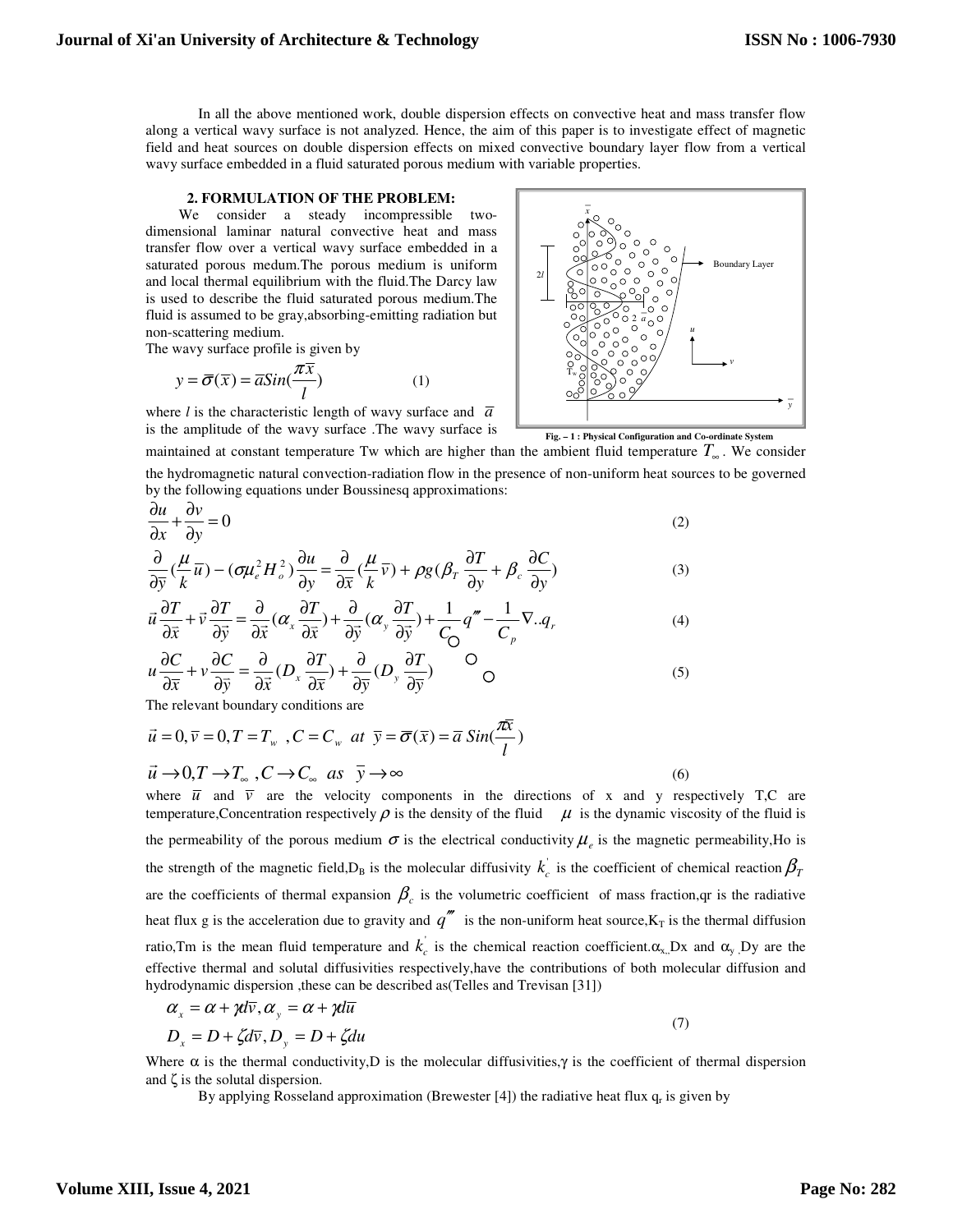$$
q_r = -\left(\frac{4\sigma^*}{3\beta_R}\right)\frac{\partial}{\partial y}\left[T'^4\right]
$$
\n(8)

Where  $\sigma^*$  is the Stephan – Boltzmann constant and mean absorption coefficient.

Assuming that the difference in temperature within the flow are such that  $T^{\prime 4}$  can be expressed as a linear combination of the temperature. We expand  $T'$  in Taylor's series about Te as follows

$$
T'^4 = T_\infty^4 + 4T_0^3(T - T_0) + 6T_0^2(T - T_0) + \dots
$$
\n(9)

Neglecting higher order terms beyond the first degree in  $(T - T_{\infty})$  we have

$$
T'^4 \cong -3T_0^4 + 4T_0^3T \tag{10}
$$

Differentiating equation (6) with respect to y and using (7) we get

$$
\frac{\partial(q_R)}{\partial y} = -\frac{16\sigma^* T_0^3}{3\beta_R} \frac{\partial^2 T}{\partial y^2}
$$
\n(11)

On using equations $(11)$  in the last term of equation $(4)$  we get

$$
\vec{u}\frac{\partial T}{\partial \vec{y}} + \vec{v}\frac{\partial T}{\partial \vec{y}} = \frac{\partial}{\partial \vec{x}}\left((\alpha + \gamma dv)\frac{\partial T}{\partial \vec{x}}\right) + \frac{\partial}{\partial \vec{y}}\left((\alpha + \gamma du)\frac{\partial T}{\partial \vec{y}}\right) + \frac{1}{C_p}q''
$$
\n
$$
+ \frac{16\sigma^{\bullet}T_{\infty}^3}{C_p\beta_R}\left(\frac{\partial^2 T}{\partial \vec{x}^2} + \frac{\partial^2 T}{\partial \vec{y}^2}\right)
$$
\n(12)

The coefficient  $q''$  is the rate of internal heat generation (>0) or absorption (<0). The internal heat generation /absorption  $q''$  is modelled as

$$
q''' = (\frac{k_f u_s}{xv})(T_w - T_\infty)(A_1 u + B_1(\frac{T - T_\infty}{T_w - T_\infty}))
$$

where A1 and B1 are coefficients of space dependent and temperature dependent internal heat generation or absorption respectively. It is noted that the case A1>0 and B1>0, corresponds to internal heat generation The fluid properties are assumed to be constant except fluid viscosity and thermal conductivity.Therefore we assume that the viscosity of the fluid is to be an inverse function of the temperature and it can be expressed as[Lai and Kulacki [12]]

$$
\frac{1}{\mu} = \frac{1}{\mu_{\infty}} (1 + \delta(T - T_{\infty}) \text{ or } \frac{1}{\mu} = b((T - T_{\infty})
$$
\n(13)

where  $b = \frac{\delta}{\delta}$  $\mu_{\scriptscriptstyle \infty}$  $=\frac{\delta}{\mu}$  and  $T=T_{\infty}-\frac{1}{\delta}$ . Both b and Tr are constants and their values depend on the reference state

and the thermal property of the fluid i.e  $\delta$ . In general b>0 for liquids and b<0 for gases  $\theta_r$  which is defined by

$$
\theta_r = \frac{T_r - T_\infty}{T_w - T_\infty} = -\frac{1}{\delta(T_w - T_\infty)}
$$
\n(14)

is constant. The parameter  $\theta_r$  was first introduced by Ling and Dybbs. It is important to note that for  $\delta \rightarrow 0 (i.e., \mu = \mu_{\infty} = constan t)$  then  $\theta_r \rightarrow \infty$  the effect of viscosity is negligible. The value of  $\theta_r$  is determined by the temperature difference  $(T_w - T_w)$  and viscosity  $\delta$  of the fluid in consideration.A smaller values of  $\theta_r$  is implies either the fluid viscosity changes considerably or the temperature difference is high.On the otherhand for a larger values of  $\theta_r$  implies either  $(T_w - T_w)$  or  $\delta$  is small and therefore the effects of variable viscosity can be neglected.In either case the influence of variable viscosity plays very important role and the liquid viscosity varies differently with temperature than that of gases. Therefore  $\theta_r$  is positive for gases and negative for liquids respectively.

Also we assume that the fluid thermal conductivity  $\alpha$  is to be varying as a linear function of temperature in the form [Seddeek and Salem[26]]

$$
\alpha = \alpha_{_o}(1 + E(T - T_{_\infty}))
$$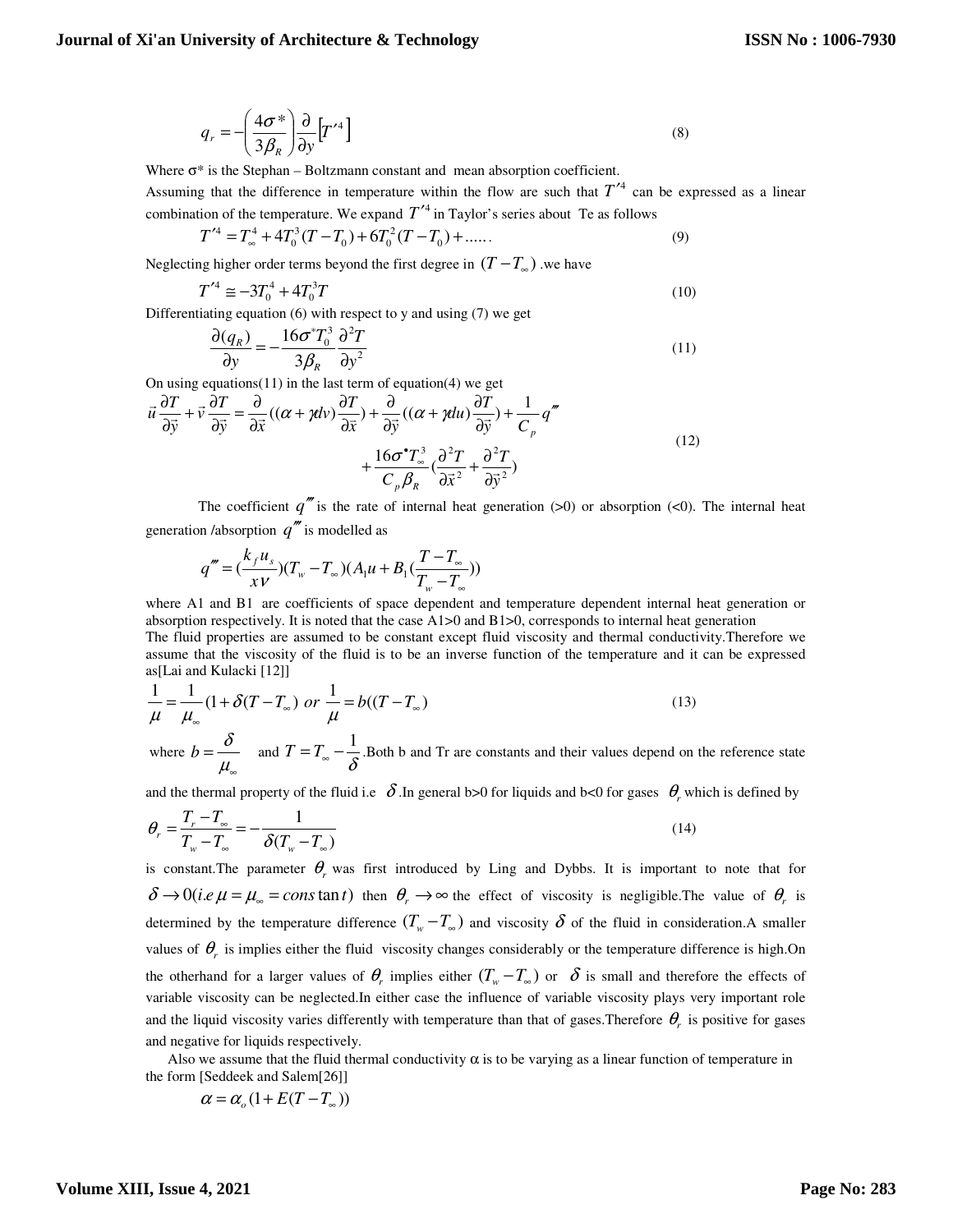where  $\alpha$ <sub>o</sub> is the thermal diffusivity at the wavy surface temperature Tw and E is a constant depending on the nature of the fluid. It is worth mentioning here that E is positive for fluids such as air and E is negative for fluids such as lubrication oils.

This can be written in the non-dimensional form [Slattery[27]] as

$$
\alpha = \alpha_o (1 + \beta \theta)
$$
 (15)  
Where  $\beta = E(T - T_{\infty})$  is the thermal conductivity parameter.  
The variation of  $\beta$  can be taken in the range

$$
-0.1 \le \beta \le 0
$$
 for lubrication oils  $0 \le \beta \le 0.12$  for water and

$$
0 \leq \beta \leq 6
$$
 for air.

In view of the continuity equation(2) we define the stream function  $\psi$  as

$$
\overline{u} = \frac{\partial \overline{\psi}}{\partial \overline{y}} \quad , \ v = -\frac{\partial \overline{\psi}}{\partial \overline{x}} \tag{16}
$$

In order to write the governing equations in the dimensionless form we introduce the following nondimensional variables as

$$
x = \frac{\overline{x}}{l}, y = \frac{\overline{y}}{l}, a = \frac{\overline{a}}{l}, \sigma = \frac{\overline{\sigma}}{l}, \psi^* = \frac{\overline{\psi}}{l}, \theta = \frac{T - T_{\infty}}{T_{w} - T_{\infty}}, \phi = \frac{C - C_{\infty}}{C_{w} - C_{\infty}}
$$
(17)

The equations  $(12)-(15)$ . equations $(2).(3)$  and  $(12)$  reduce to

$$
(\frac{1}{\theta - \theta_r})(\frac{\partial \theta}{\partial y}\frac{\partial \psi^*}{\partial y} - \frac{\partial \theta}{\partial x}\frac{\partial \psi^*}{\partial x}) + (\frac{\partial^2 \psi^*}{\partial x^2} + \frac{\partial^2 \psi^*}{\partial y^2}) +
$$
  
+  $Ra(1 - \frac{\theta}{\theta_r})(\frac{\partial \theta}{\partial y} + N_r \frac{\partial \phi}{\partial y}) - M^2 \frac{\partial^2 \psi^*}{\partial y^2}$  (18)

$$
(\frac{\partial \theta}{\partial x} \frac{\partial \psi^*}{\partial y} - \frac{\partial \theta}{\partial y} \frac{\partial \psi^*}{\partial x}) = (1 + \beta \phi + \frac{4Rd}{3})(\frac{\partial^2 \theta}{\partial x^2} + \frac{\partial^2 \theta}{\partial y^2}) + \beta((\frac{\partial \theta}{\partial x})^2 + (\frac{\partial \theta}{\partial y})^2)
$$
  
+  $(A_1 \frac{\partial \psi^*}{\partial y} + B_1 \theta) + \frac{\gamma d}{l}(\frac{\partial \theta}{\partial x} \frac{\partial^2 \psi^*}{\partial y^2} - \frac{\partial \theta}{\partial y} \frac{\partial^2 \psi^*}{\partial x^2} - \frac{\partial^2 \theta}{\partial x^2} \frac{\partial \psi^*}{\partial y} + \frac{\partial^2 \theta}{\partial y^2} \frac{\partial \psi^*}{\partial x})$   
 $Le(\frac{\partial \phi}{\partial x} \frac{\partial \psi^*}{\partial y} - \frac{\partial \phi}{\partial y} \frac{\partial \psi^*}{\partial x}) = (\frac{\partial^2 \phi}{\partial x^2} + \frac{\partial^2 \phi}{\partial y^2}) + \frac{\zeta d}{l}(\frac{\partial \phi}{\partial x} \frac{\partial^2 \psi^*}{\partial y^2} - \frac{\partial \phi}{\partial y} \frac{\partial^2 \psi^*}{\partial x^2}) - \frac{\partial^2 \phi}{\partial x^2} \frac{\partial \psi^*}{\partial y} + \frac{\partial^2 \phi}{\partial y^2} \frac{\partial \psi^*}{\partial x})$  (20)

Where  $Ra_d = \frac{Q \cdot \mu_{\text{w}}}{\alpha_0 V}$ β  $\boldsymbol{0}$  $Ra_d = \frac{gK\beta_T (T_w - T_\infty)d}{gK\beta_T}$  is the pore diameter dependent Rayleigh number which describes the

relative intensity of the buoyancy force, such that d is the pore diameter.  $v = \frac{\mu_s}{\sigma_s}$ ρ  $=\frac{\mu_{\infty}}{n}$  is the kinematic viscosity of

the fluid, 
$$
Rd = \frac{4\sigma^* T_\infty^3}{k_f \beta_R}
$$
 is the Radiation parameter  $Q = \frac{Q_H l^2}{\alpha_o C_p}$  is heat source parameter  $Q_0 = Q_H x^{-1}$ ,  
\n
$$
M^2 = \frac{\sigma \mu_e^2 H_0^2 l^2}{\mu}
$$
 is the magnetic parameter.  $Le = \frac{V}{D_B}$  is the Lewis number.  $N = \frac{\beta_c (C_w - C_\infty)}{\beta_0 (T_w - T_\infty)}$  is the buoyancy ratio.

is the buoyancy ratio

The transformed boundary conditions are

$$
\begin{aligned}\n\psi^* &= 0, \theta = 1, \phi = 1 \text{ at } y = a\text{Sin}(x) \\
\frac{\partial \psi^*}{\partial y} &\to 0, \theta \to 0, \phi \to \infty \text{ as } y \to \infty\n\end{aligned} \tag{21}
$$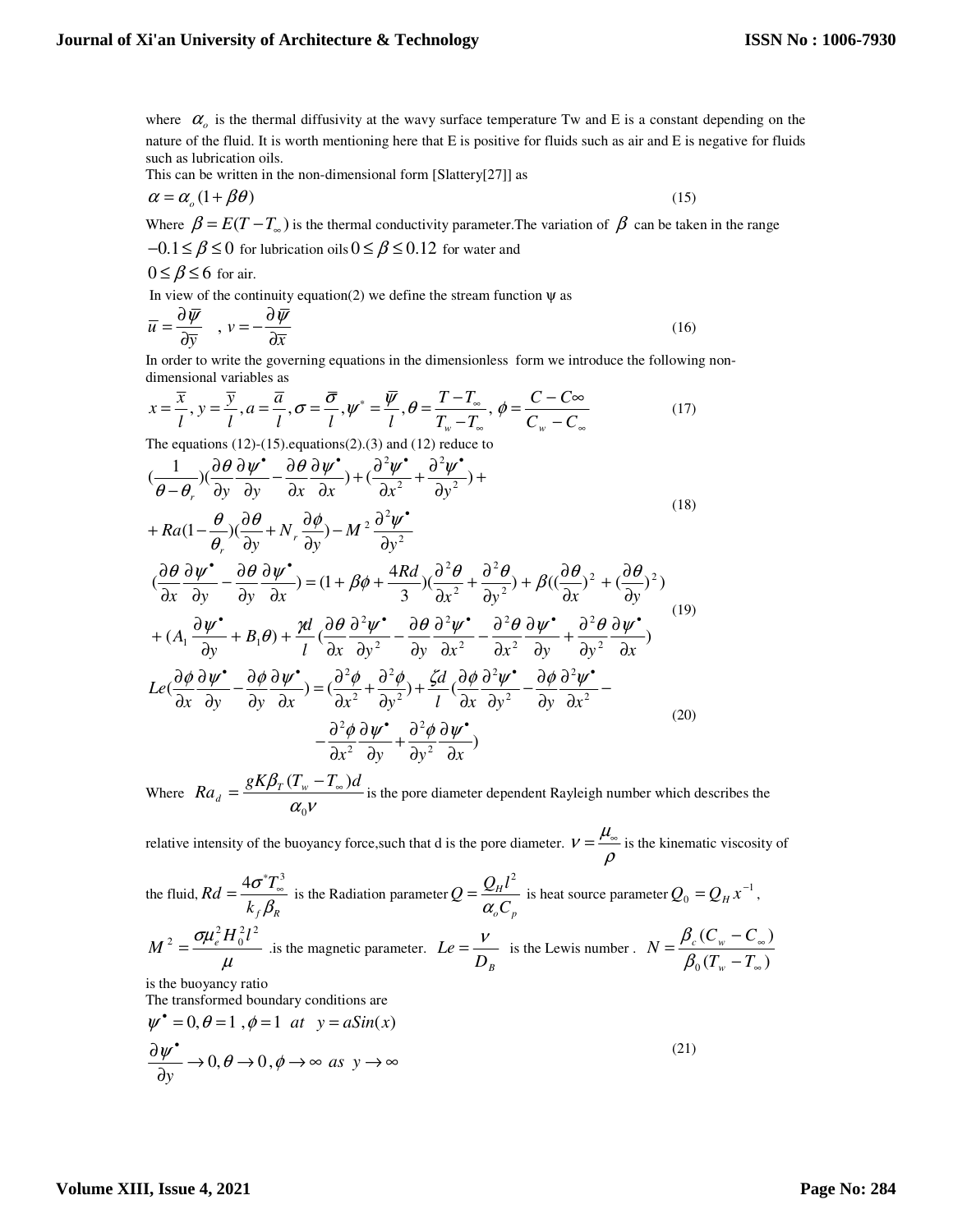#### **3.METHOD OF SOLUTION:**

We can transform the effect of wavy surface from the boundary conditions into the governing equations by using suitable coordinate transformation with boundary layer scaling for the case of free convection.The Cartesian coordinates(x,y) are transformed into the new variables( $\xi$ , $\eta$ ).

 We incorporate the effect of effect of wavy surface and the usual boundary layer scaling into the governing equations(16)-(19) for free convection using the transformations and  $Ra \rightarrow \infty$  (i.e boundary layer approximation)

$$
x = \xi, \hat{\eta} = \frac{y - a\sin(x)}{\xi^{1/2} Ra^{-1/2}}, \psi^* = Ra^{1/2}\psi
$$
 (22)

These transformations are similar to those presented in for instance Rees and Pop[17]. We obtain the following boundary layer equations :

$$
\frac{(1}{\theta - \theta_r})(1 + a^2Cos^2\xi)\frac{\partial\theta}{\partial\eta}\frac{\partial\psi}{\partial\eta} + (1 + a^2Cos^2\xi)\frac{\partial^2\psi}{\partial\eta^2} = Ra\xi^{1/2}
$$
\n
$$
(1 - \frac{\theta}{\theta_r})(\frac{\partial\theta}{\partial\eta}) + N\frac{\partial\phi}{\partial\eta} - M^2\frac{\partial^2\psi}{\partial\eta^2}
$$
\n
$$
\xi^{1/2}(\frac{\partial\theta}{\partial\xi}\frac{\partial\psi^{\bullet}}{\partial\eta} - \frac{\partial\theta}{\partial\eta}\frac{\partial\psi^{\bullet}}{\partial\xi}) = (1 + a^1Cos^2(\xi))((1 + \beta\phi + \frac{4Rd}{3})(\frac{\partial^2\theta}{\partial\eta^2}) + \beta(\frac{\partial\theta}{\partial\eta})^2)
$$
\n
$$
+ (A_1\frac{\partial\psi^{\bullet}}{\partial y} + B_1\theta + \frac{\gamma d}{l}(\frac{\partial\theta}{\partial\xi}\frac{\partial^2\psi^{\bullet}}{\partial\eta^2} - \frac{\partial\theta}{\partial\eta}\frac{\partial^2\psi^{\bullet}}{\partial\xi^2} - \frac{\partial^2\theta}{\partial\xi^2}\frac{\partial\psi^{\bullet}}{\partial\eta} + \frac{\partial^2\theta}{\partial\eta^2}\frac{\partial\psi^{\bullet}}{\partial\xi})
$$
\n
$$
\xi^{1/2}Le(\frac{\partial\phi}{\partial\xi}\frac{\partial\psi}{\partial\eta} - \frac{\partial\phi}{\partial\eta}\frac{\partial\psi}{\partial\xi}) = (1 + a^2Cos^2(\xi))(\frac{\partial^2\phi}{\partial\eta^2}) + \frac{\zeta d}{l}
$$
\n
$$
(\frac{\partial\phi}{\partial\xi}\frac{\partial^2\psi^{\bullet}}{\partial\eta^2} - \frac{\partial\phi}{\partial\eta}\frac{\partial^2\psi^{\bullet}}{\partial\xi^2} - \frac{\partial^2\phi}{\partial\xi^2}\frac{\partial\psi^{\bullet}}{\partial\eta} + \frac{\partial^2\phi}{\partial\eta^2}\frac{\partial\psi^{\bullet}}{\partial\xi})
$$
\n(25)

We now introduce the following similarity variables as

$$
\eta = \frac{\overline{\eta}}{(1 + a^2 \cos^2(\xi))}, \psi = \xi^{1/2} f(\eta), \theta = \theta(\eta), \phi = \phi(\eta)
$$

In equations(23)-( 25)we obtain a system of ordinary differential equations as follows:

$$
f'' + (\frac{1}{\theta - \theta_r})\theta f' - \frac{M^2}{(1 + a^2 \cos^2 \xi)} f'' = Ra(1 - \frac{\theta}{\theta_r})(\theta' + N_r \phi')
$$
(26)  

$$
\beta(\theta')^2 + \left(1 + \beta\theta + \frac{4Rd}{3}\right)\theta'' + Ds \frac{(1 + a^3 \cos^3(\xi))}{(1 + a^2 \cos^2(\xi))} (f''\theta' + f'\theta'') +
$$
  

$$
+ \frac{1}{(1 + a^1 \cos^2(\xi))}(A_1 f' + B_1 \theta) = 0
$$
(27)

$$
\phi'' + \frac{Le}{2} f \phi' + Dc \frac{(1 + a^3 \cos^3(\xi))}{(1 + a^2 \cos^2(\xi))} (f'' \phi \theta + f' \phi'') = 0
$$
\n(28)

where prime denotes differentiation with respect to  $\eta$ .  $Ds = \gamma Ra_d$  is the thermal dispersion parameter,

 $Dc = \zeta R a_d$  is the solutal dispersion parameter.

The corresponding boundary conditions are

$$
f = 0 \quad \theta = 1 \quad \phi = 1 \quad \text{at} \quad \eta = 0 \quad , \qquad f' \to 0 \quad \theta \to 0 \quad \phi \to 0 \quad \text{as} \quad \eta \to \infty \tag{29}
$$

In equation(3.6) the radiation parameter *f R*  $Rd = \frac{4\sigma^*T_s}{r^2}$ *k* σ  $\beta_i$  $=\frac{4\sigma^*T^3}{r^2}$  means that the rate of thermal radiation contribution

relative to the thermal conditions . As  $Rd \rightarrow \infty$  influence of thermal radiation is high in the boundary layer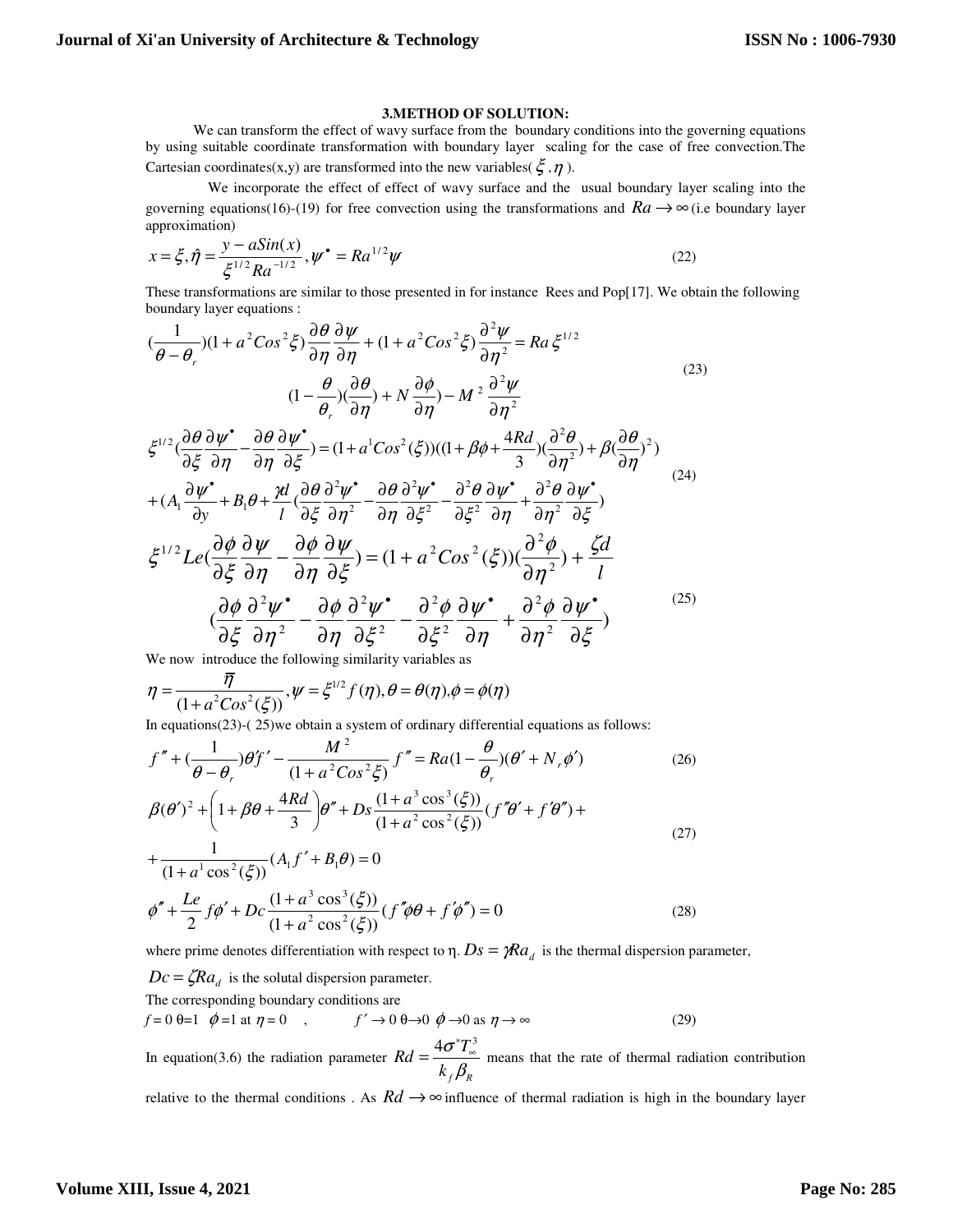regime. For  $Rd \rightarrow 0$  the term 4Rd/3 tends to zero. For Rd=1thermal radiation and thermal conduction will give equal contribution.

From equations(27) and(28),we say that in natural convection due to vertical wavy surface in a fluid saturated porous medium,the field variable,flow,heat and mass transfer characteristics are not similar because the ξ-coordinate can not be eliminated. However,we found the local non-similarity solutions for some convective boundary layer flows dealing with Darcy porous medium,the technique is more complex to extend in this case.Hence ,for case of analysis,it is decided to proceed with evaluating local similarity solutions for the equations(26)-(28).For that purpose we take ξ=x/l and then vary ξ-location to study the influence of various parameters.

The associated boundary conditions are

$$
f = 0, \theta = 1 \text{ and } \phi = 1 \text{ at } \eta = 0
$$
  

$$
f' \to 0, \theta \to 0, \phi \to 0 \text{ as } \eta \to \infty
$$
 (30)

#### **4. SKIN FRICTION,NUSSELT and SHERWOOD NUMBER**

 The main results of practical interest in many applications are Skin friction coefficient , heat transfer coefficient ,mass transfer coefficient at the surface. The Skin friction coefficient (Cf) is given by

$$
C_f = \frac{f''(0)(1 + a^2 \cos^2(\xi))Ra^{1/2}}{(1 + M^2 + a^2 \cos^2(\xi))}
$$
(31)

The heat and mass transfer coefficients are expressed in terms of Nusselt and Sherwood numbers Nux Shx. Nusselt number Nu<sub>ℓ</sub> and Sherwood number Sh<sub>ℓ</sub> are given by

$$
Nu_{\xi} = -(1 + Ds \frac{f'(0)}{(1 + a^2 \cos^2(\xi))}) \frac{\theta'(0)Ra_{\xi}^{1/2}}{(1 + a^2 \cos^2(\xi))} \text{, } Sh_{\xi} = -(1 + Dc \frac{f'(0)}{(1 + a^2 \cos^2(\xi))}) \frac{\phi'(0)Ra_{\xi}^{1/2}}{(1 + a^2 \cos^2(\xi))} \tag{32}
$$

# **5. COMPARISON**

**Table. 1 -** In the absence of non-uniform heat sources(A1=0  $\&$  B1=0), and magnetic field(M=0) the results are in good agreement with *Mallikarjuna* [16]

|        | Parameters |     |               | $NuxRa^{-1/2}$    | $ShxRa^{-1/2}$ | $NuxRa^{-1/2}$         | $ShxRa^{-1/2}$ |  |
|--------|------------|-----|---------------|-------------------|----------------|------------------------|----------------|--|
| θr     | ß          | Ds  | Dc            | Mallikarjun1 [16] |                | <b>Present Results</b> |                |  |
| $-1.5$ | 0.5        | 0.3 | 0.3           | 0.52456           | 0.65234        | 0.52452                | 0.65233        |  |
| $-2$   | 0.5        | 0.3 | 0.3           | 0.48766           | 0.60454        | 0.48760                | 0.60456        |  |
| $-3$   | 0.5        | 0.3 | 0.3           | 0.46578           | 0.58769        | 0.46572                | 0.58767        |  |
| $-1.5$ | 0.1        | 0.3 | 0.3           | 0.61234           | 0.67890        | 0.61232                | 0.67889        |  |
| $-1.5$ | 0.3        | 0.3 | 0.3           | 0.46784           | 0.60567        | 0.46780                | 0.60569        |  |
| $-1.5$ | 0.5        | 0.1 | 0.3           | 0.50766           | 0.57555        | 0.50767                | 0.57558        |  |
| $-1.5$ | 0.5        | 0.5 | 0.5           | 0.65456           | 0.67896        | 0.65458                | 0.67899        |  |
| $-1.5$ | 0.5        | 0.3 | 0.1           | 0.47865           | 0.60674        | 0.47866                | 0.60676        |  |
| $-1.5$ | 0.5        | 0.3 | $0.5^{\circ}$ | 0.58976           | 0.71234        | 0.58979                | 0.71232        |  |

#### **6. RESULTS AND DISCUSSION:**

 The aim of this analysis is to investigate the combined influence of double dispersion effects along with variable properties on the flow characteristics **.** 

 The variation of the non-dimensional velocity,temperature and concentration profiles with η for different values of thermal dispersion(Ds), solutal dispersion(Dc), temperature dependent viscosity parameter( $\theta$ r), thermal conductivity parameter( $\beta$ ), radiation parameter( $\text{Rd}$ ), heat source parameters( $\text{A1,B1}$ ), Buoyancy parameter(Nr) magnetic parameter(M), Rayleigh number(Ra)Lewis parameter(Le) ,surface amplitude of the wavy surface(*a) and* stream wise coordinate (ξ) are presented in figs.14a-14c.

Figs.2a-2c illustrate the variation of velocity temperature and concentration with Rayleigh number(Ra).It can observed from the profiles that the axial velocity enhances in the flow region. An increase in Ra reduces the temperature and concentration .This may be attributed to the fact that the thickness of the thermal and solutal boundary layers reduce with increasing values of Ra.

Fig.3a-3c depict the variation of velocity temperature and concentration with magnetic parameter(M).From the profiles we find that the velocity reduce ,The temperature and concentration enhances with increasing values of magnetic parameter. This is due to the fact that in increase in M grows the thickness of the thermal and solutal boundary layer.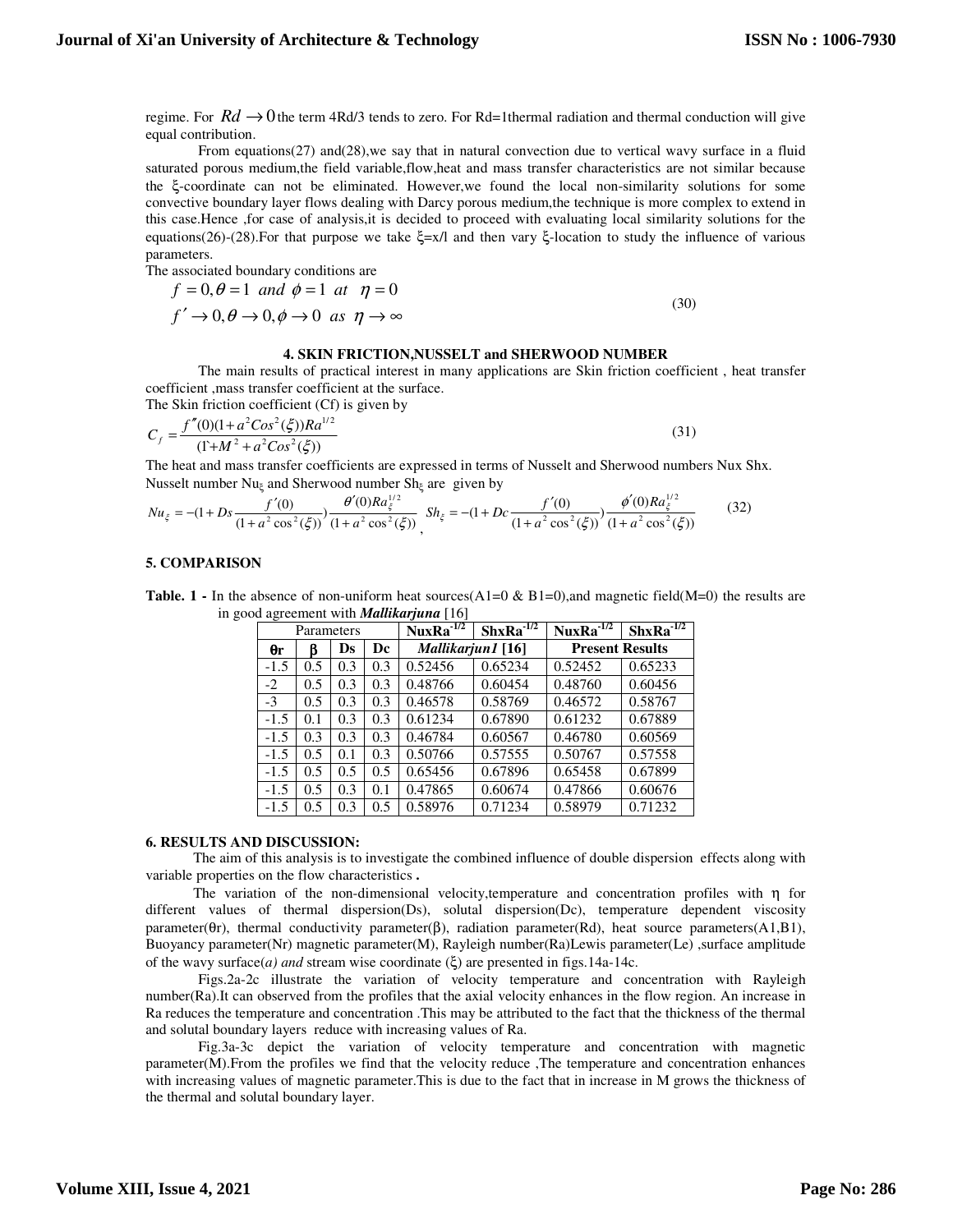Figs.4a-4c depict the variation of velocity temperature and concentration with buoyancy ratio(Nr).It can be seen from the profiles that when the molecular buoyancy force dominates over the thermal buoyancy force the velocity enhances in the region when the buoyancy forces are in the same direction and for the forces acting in opposite directions it reduces in the region(fig.4a). The temperature and concentration reduce with increase in Nr>0 and for Nr<0,the temperature and the concentration enhance in the flow region(figs.4b&c).

Figs.5a-5c show the variation of velocity temperature and concentration with the influence of radiation parameter(Rd).From fig.5a we find that the velocity reduces in the flow region (0,1.0) and enhances in the region(1.0,4.0). This means that the thickness of the momentum boundary layer reduces in the narrow region adjacent to the boundary and enhances far away from the wall with increasing values of Rd. Fig.5b &5c represent the temperature and concentration with Rd. It can be seen from the profiles that an increase in Rd leads to a growth in thickness of the thermal boundary layer and the solutal boundary layer which results in a enhancement of the temperature and concentration in the flow region.

From 6a-6c represent the effect of thermal conductivity parameter β on the non-dimensional velocity temperature and concentrtation.Fig.6a shows the variation of velocity with β.In this case the velocity is found to reduce in the flow region (0,0.5) and enhances in the region (0.5,4.0).From fig.6b &6c we find that as the thermal conductivity parameter  $\beta$  increases the temperature and the concentration decreases. This is due to the thickening of the thinning of the thermal and solutal boundary layers as a result of increasing values of thermal conductivity.

The variation of non-dimensional velocity temperature and concentration profiles with η for different values of temperature dependent viscosity parameter (θr) is illustrated in figs.7a-7c.It is found that from fig.7a that the velocity of the fluid reduces in the flow region. This can be explained physically as the parameter θr increases there is decay in the boundary layer thickness. From fig.7b&7c we notice that the temperature and the concentration profiles increase with increasing values of θr. This can be attributed to the fact the an increase in θr increases the thickness of the thermal and the thickness of the solutal boundary layer which results in an enhancement of the temperature and enhancement in the concentration in the flow region.

Figs.8a-8c represent u  $\theta$  and  $\phi$  with space dependent heat source parameter(A1). From fig.8a we find that the an increase in the strength of the space dependent heat source reduces the velocity in the region abutting the wall,enhances in the region(0.5,4.0) and the Concentration reduce in the flow region(fig. 8a&8c).The temperature enhances with increase in the strength of the space dependent heat source(fig.8b). In the case of space dependent heat sink, the velocity enhances in the region( $0,0.5$ ) and reduces in the flow region( $0.5,4.0$ ), the temperature reduces, the concentration enhances with increase in A1<0(figs.8a-8c)

Figs.9a-9c represent the variation of  $u, \theta$  and  $\phi$  with temperature dependent heat source parameter(B1).In the presence of heat generating source, the velocity enhances 0n (0,0.5) and reduces in the flow region(0.5,4.0),the temperature and concentration reduce in the flow region. In the presence of heat absorbing source $(B1<0)$  the velocity, temperature and concentration enhance in the entire flow region(figs.9a-9c).

Figs.10a-10c shows the variation of u, $\theta$  and  $\phi$  with thermal dispersion(Ds).It can be seen from the profiles that the velocity(u) reduces in u in the narrow region( $0,0.5$ ) and enhances in the region  $(0.5,4.0)$  far away from the wall .The temperature enhances and the concentration reduces with increasing g values of Ds(figs.10a-10c).

Figs.11a-11c exhibit the effect of solutal dispersion(Dc) on the flow variables . An increase in Dc reduces the velocity in a narrow region(0,0.5)and enhances in the remaining region(0.5,4.0).The temperature and concentration experience an enhancement with increasing values of Dc(figs.11a-11c).

An increase in Lewis number (Le) increases the velocity in the region $(0,1.0)$ and reduces in the flow region(1.1,4.0).The temperature enhances and the concentration reduces in the flow region .(figs.12a-12c)

Figs.13a-13c represent u ,θ and φ with surface amplitude of the wavy '*a*'. From fig.13a we find that an increase in amplitude reduces the velocity in the entire flow region .The temperature and concentration reduces with increase in '*a*' in the entire flow region(figs.13b&13c).

Figs.13a-13c depict the variation of u θ and φ with stream wise coordinate (ξ). It can be seen from the profiles that an increase in stream wise coordinate decreases the velocity while increases the temperature and concentration in the flow region.

The skin friction(Cf)at the wall is represented in table.2 for different variations. From the tabular values we find that the magnitude of the skin friction enhances with increase in Ra . |C<sub>f</sub>| increases at the wall with increase in buoyancy ratio(Nr>0) and reduces with Nr<0. Higher the viscosity parameter(θr)or Lorentz force or higher thermal radiation(Rd) or thermal conductivity  $(\beta)$  smaller the skin friction at the wall. Higher the strength of the temperature gradient heat source larger the magnitude of Cf at the wall while it reduces with increase in space dependent heat source(A1>0),enhances with that of heat  $sink(A1<0)$  at  $\eta=0$ . Increasing Thnermal dispersion(Ds)/solutal dispersion(Dc) leads to a reduction in Cf at the wall. Higher the Lewis number(Le)or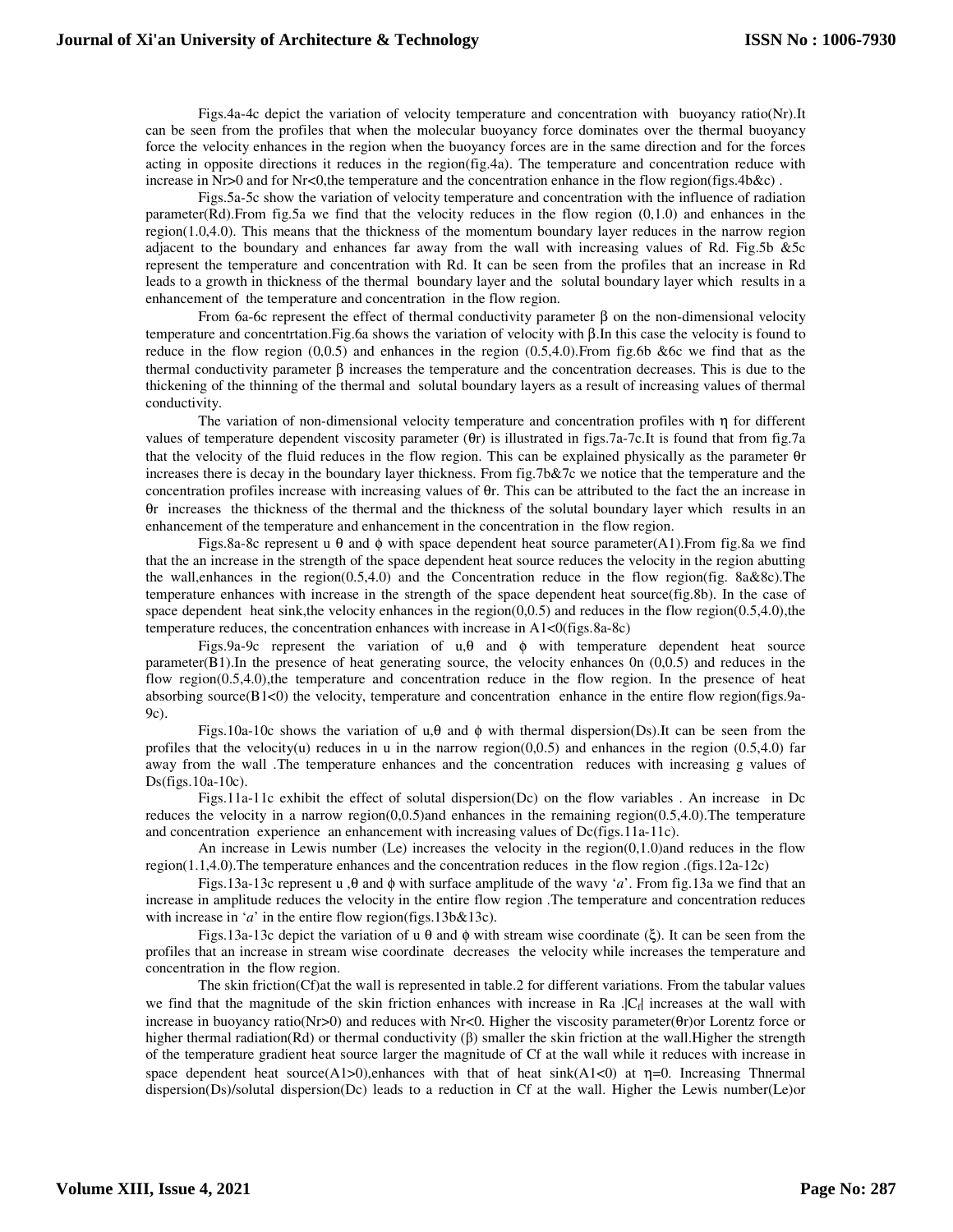amplitude of the wavy surface '*a*' ,larger the skin friction at the wall. Also an increase in stream wise coordinate (ξ), leads to a depreciation in the magnitude of  $C_f$  at the wall.

The rate of heat transfer(Nu) at the wall is displayed in table.2. From the tabular values we find that rate of heat transfer at the wall decreases with increase in Rayleigh number(Ra) and increases with magnetic parameter(M) .When the molecular buoyancy force dominates over the thermal buoyancy force Nu reduces when the buoyancy forces are in the same direction while for the forces acting in opposite directions it enhances on the wall .The Nusselt number enhances with increase in viscosity parameter( $\theta$ r). The variation of Nu with heat source parameter(Q) shows that Nu increases with increase in temperature gradient heat source. The Nusselt number reduces with increase in Rd or thermal conductivity parameter(β).Increasing thermal dispersion(Ds) or solutal dispersion(Dc) leads to a reduction in Nu at the wall .The rate of heat transfer reduces with increase in A1 $>0$  and enhances with B1 $>0$  while it enhances with increase in A1 $\lt 0/B1 \lt 0$  at  $\eta=0.An$ increase in Lewis number(Le)leads to a depreciation in the rate of heat transfer at the wall. The variation of Nu with amplitude of the wavy surface (*a*) and stream wise coordinate(ξ) shows that Nu increases with increase in '*a*' and decreases with 'ξ'.

The rate of mass transfer(Sh) at the wall is displayed in table.2.From the tabular values we find that rate of mass transfer at the wall increases with increase in Rayleigh number(Ra) and reduces with magnetic parameter(M) .The Sherwood number reduces with increase in viscosity parameter(θr) or radiation parameter(Rd) or thermal conductivity parameter(β).The variation of Sh with heat source parameter(A1,B1) shows that the rate of mass transfer at the wall enhances with increase in the strength of the temperature gradient heat source and reduces with that of space dependent heat source(A1>0). Nu reduces with absorbing source(B1<0)/space dependent sink(A1<0).Increasing thermal dispersion(Ds) leads to an enhancement in Nu while it reduces with that of solutal dispersion(Dc).An increase in Le enhances the rate of mass transfer at  $\eta=0$ . The variation of Sh with amplitude of the wavy surface  $(a)$  and stream wise coordinate( $\xi$ ) shows that Sh increases with increase in '*a*' and decreases with 'ξ'.

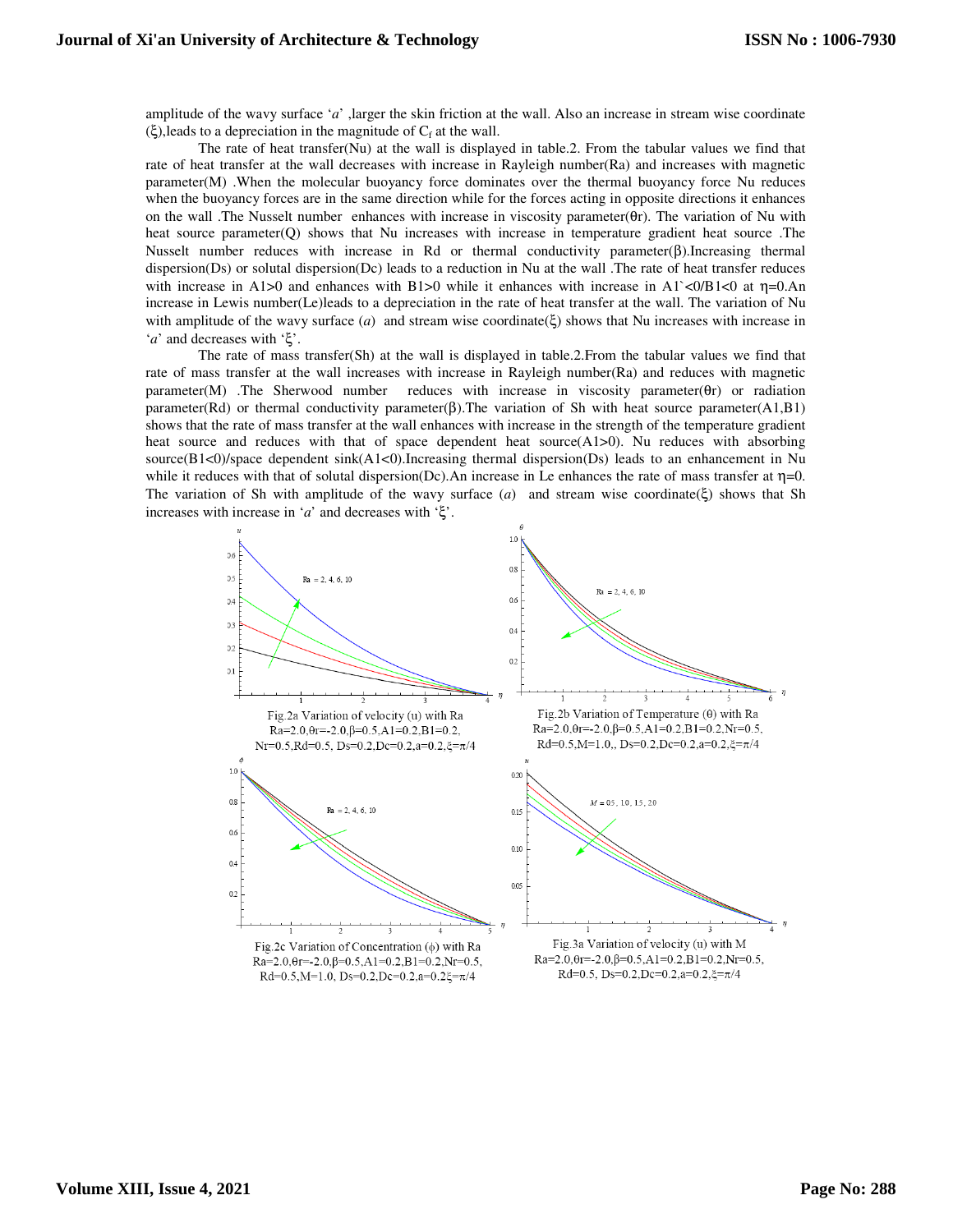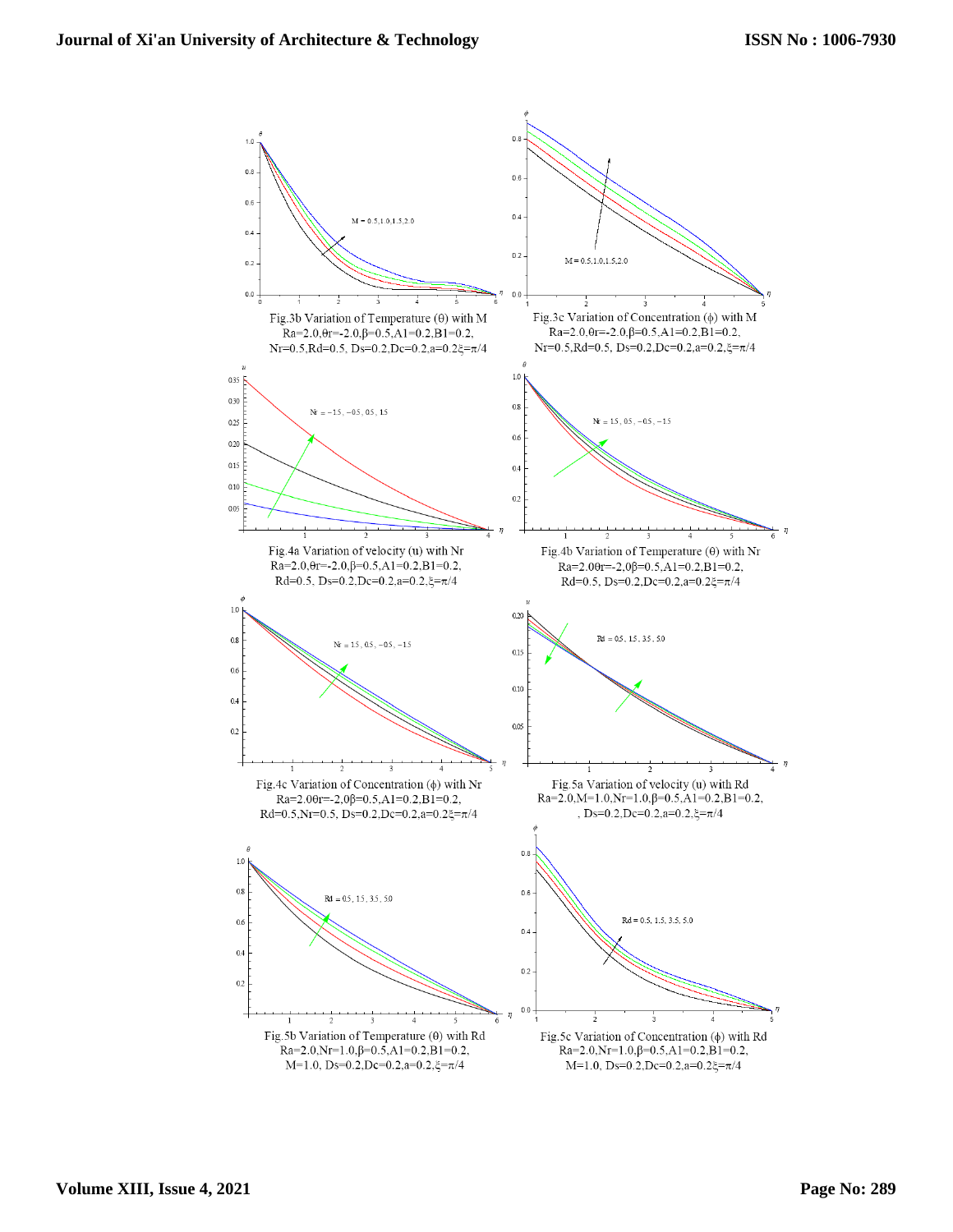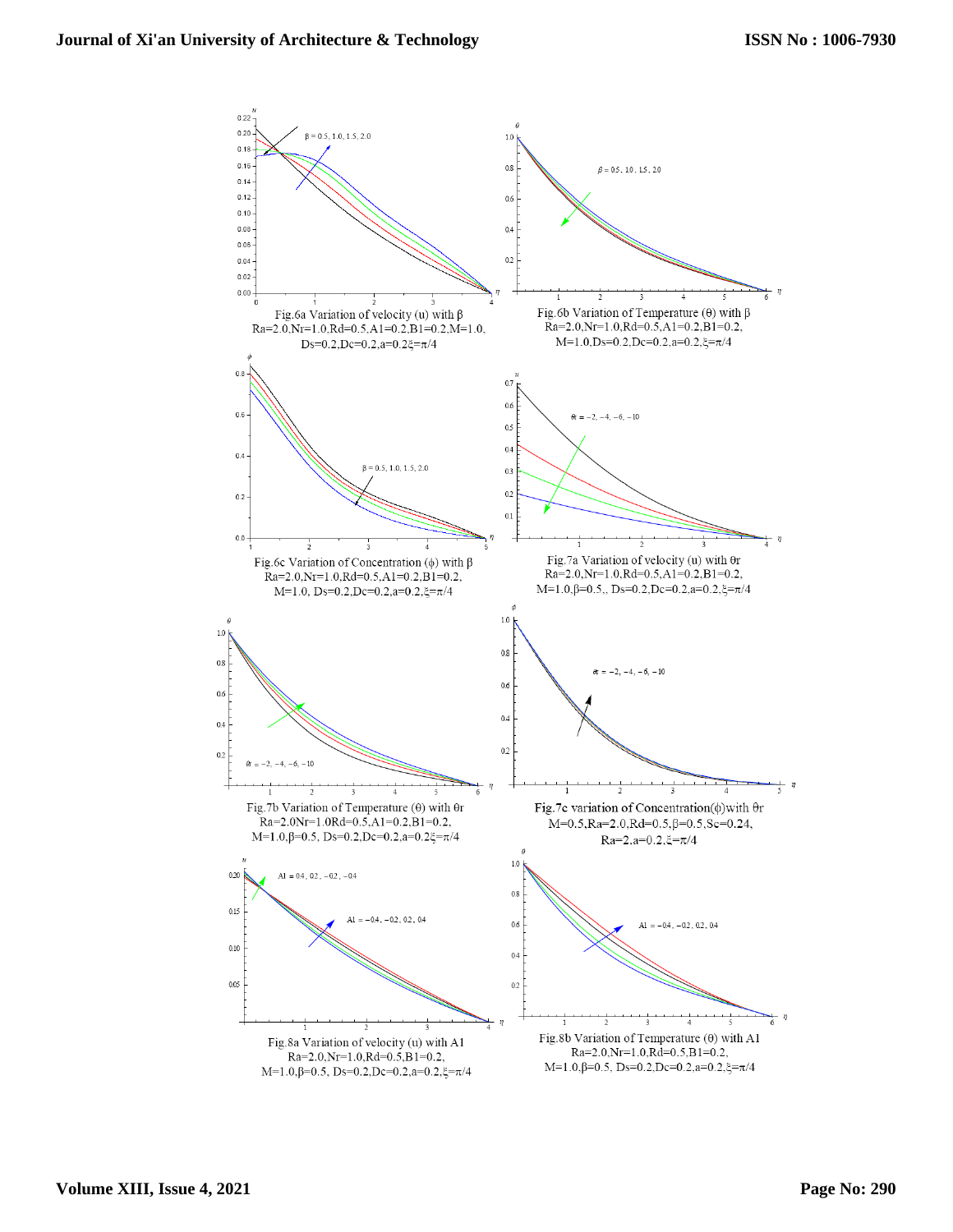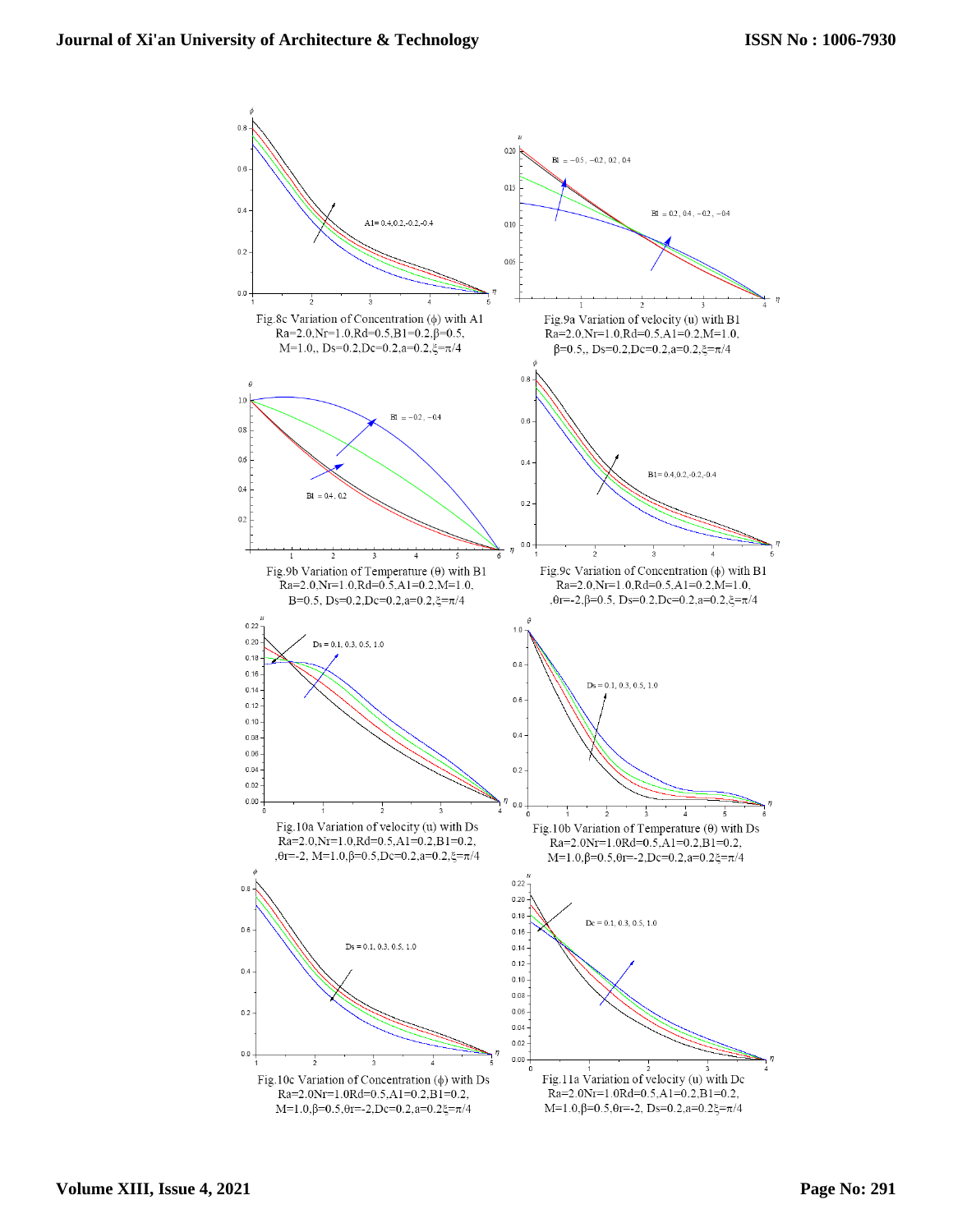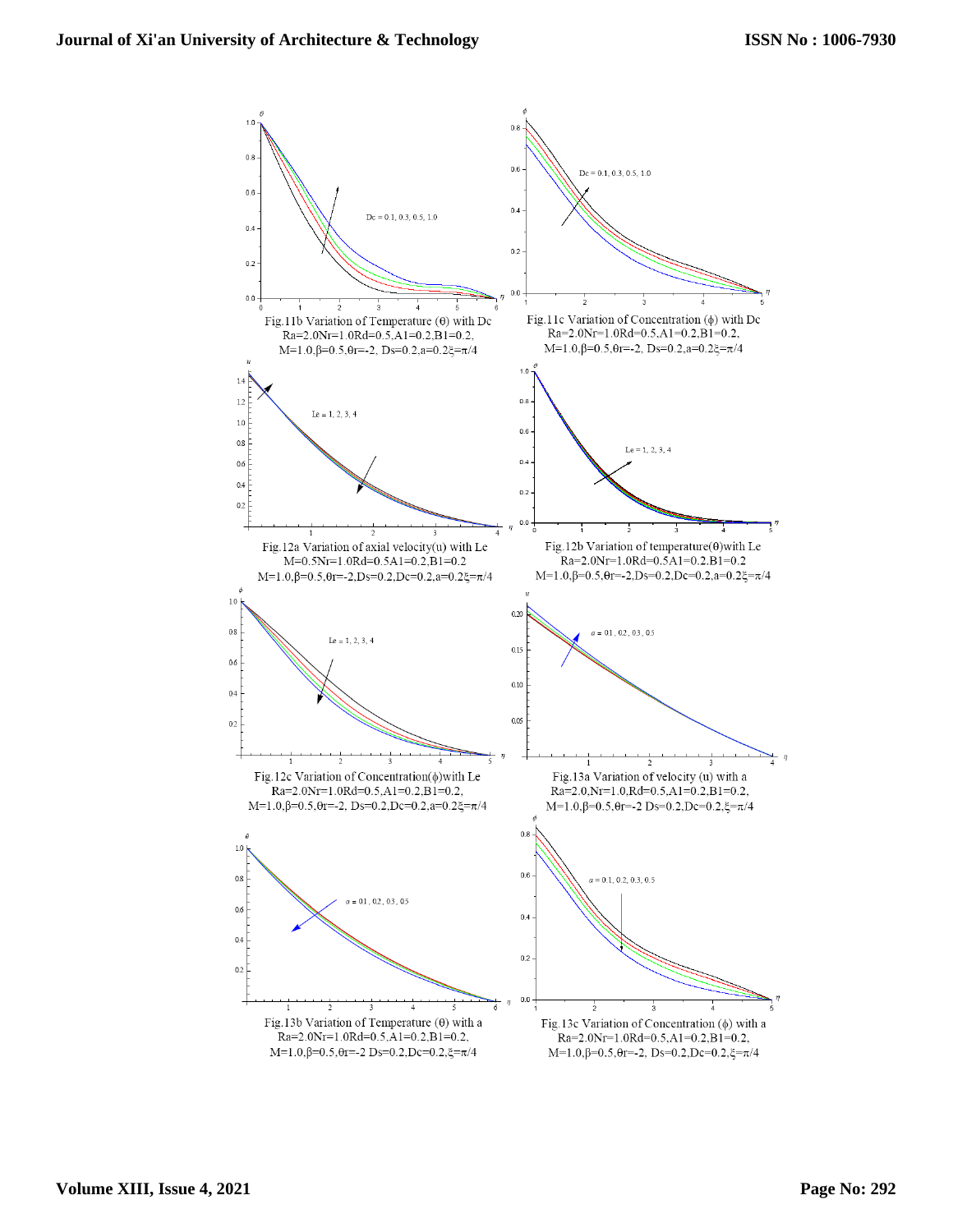

**Table – 5.2 : Shear stress Skin friction(Cf),Nusselt Number (Nu) and Sherwood Number (Sh) at** η **= 0** 

|                |                  | $\mu$ , once by $\mu$ and $\mu$ in $\sigma$ is the set in $\sigma$ in $\sigma$ in $\sigma$ in $\sigma$ in $\sigma$ in $\sigma$ is $\sigma$ is $\sigma$ |          |          |    |                |                       |             |          |
|----------------|------------------|--------------------------------------------------------------------------------------------------------------------------------------------------------|----------|----------|----|----------------|-----------------------|-------------|----------|
|                | <b>Parameter</b> | Cf(0)                                                                                                                                                  | Nu(0)    | Sh(0)    |    | Parameter      | $\tau(0)$             | Nu(0)       | Sh(0)    |
| Ra             | 2                | 0.199938                                                                                                                                               | 0.277499 | 0.248876 | B1 | 0.2            | 0.199938              | 0.277499    | 0.248876 |
|                | $\overline{4}$   | 0.413496                                                                                                                                               | 0.251022 | 0.300434 |    | 0.4            | 0.210783              | 0.399211    | 0.248111 |
|                | 6                | 0.638986                                                                                                                                               | 0.226932 | 0.351553 |    | $-0.2$         | 0.133878              | $-0.130833$ | 0.244299 |
|                | 10               | 0.873794                                                                                                                                               | 0.204696 | 0.399876 |    | $-0.4$         | 0.448626              | 0.801791    | 0.271652 |
| M              | 0.5              | 0.199938                                                                                                                                               | 0.277499 | 0.248876 | Ds | 0.1            | 0.199938              | 0.277499    | 0.248876 |
|                | 1.0              | 0.185079                                                                                                                                               | 0.278453 | 0.245192 |    | 0.3            | 0.199469              | 0.273084    | 0.248888 |
|                | $\overline{1.5}$ | 0.172356                                                                                                                                               | 0.280092 | 0.24202  |    | 0.5            | $\overline{0.199143}$ | 0.270027    | 0.248897 |
|                | 2.0              | 0.161269                                                                                                                                               | 0.281525 | 0.23926  |    | 1.0            | 0.198818              | 0.267065    | 0.248904 |
| Nr             | 0.5              | 0.199938                                                                                                                                               | 0.277499 | 0.248876 | Dc | 0.1            | 0.199938              | 0.277499    | 0.248876 |
|                | 1.5              | 0.349202                                                                                                                                               | 0.258571 | 0.284849 |    | 0.3            | 0.199535              | 0.276543    | 0.24201  |
|                | $-0.5$           | 0.0621004                                                                                                                                              | 0.295621 | 0.212544 |    | 0.5            | 0.199272              | 0.276528    | 0.236182 |
|                | $-1.5$           | $-0.0607707$                                                                                                                                           | 0.315078 | 0.177849 |    | 1.0            | 0.19901               | 0.276516    | 0.230707 |
| Rd             | 0.5              | 0.199938                                                                                                                                               | 0.277499 | 0.248876 | Le | $\mathbf{1}$   | 0.199938              | 0.277499    | 0.248876 |
|                | 1.5              | 0.193002                                                                                                                                               | 0.240922 | 0.248166 |    | $\overline{2}$ | 0.203624              | 0.276615    | 0.305304 |
|                | 3.5              | 0.187594                                                                                                                                               | 0.211633 | 0.247626 |    | 3              | 0.20643               | 0.27681     | 0.361527 |
|                | 5.0              | 0.18456                                                                                                                                                | 0.194905 | 0.24733  |    | $\overline{4}$ | 0.208431              | 0.277085    | 0.41576  |
| $\beta$        | 0.5              | 0.199938                                                                                                                                               | 0.277499 | 0.248876 | a  | 0.1            | 0.199938              | 0.277499    | 0.248876 |
|                | 1.0              | 0.197874                                                                                                                                               | 0.259882 | 0.248874 |    | 0.2            | 0.201092              | 0.27969     | 0.249277 |
|                | $\overline{1.5}$ | 0.195569                                                                                                                                               | 0.243538 | 0.248774 |    | 0.3            | 0.205218              | 0.290175    | 0.25058  |
|                | 2.0              | 0.198743                                                                                                                                               | 0.301683 | 0.20017  |    | 0.5            | 0.212718              | 0.311716    | 0.252851 |
| $\theta$ r     | $-2$             | 0.682492                                                                                                                                               | 0.223618 | 0.359623 | ξ  | $\pi/6$        | 0.199938              | 0.277499    | 0.248876 |
|                | $-4$             | 0.416681                                                                                                                                               | 0.250622 | 0.301279 |    | $\pi/4$        | 0.199823              | 0.276551    | 0.248874 |
|                | -6               | 0.304771                                                                                                                                               | 0.263629 | 0.274576 |    | $\pi/3$        | 0.199816              | 0.276532    | 0.248873 |
|                | $-10$            | 0.199827                                                                                                                                               | 0.276561 | 0.248875 |    | $\pi/2$        | 0.199807              | 0.276507    | 0.24887  |
| A <sub>1</sub> | 0.2              | 0.199938                                                                                                                                               | 0.277499 | 0.248876 |    |                |                       |             |          |
|                | 0.4              | 0.197462                                                                                                                                               | 0.227493 | 0.249827 |    |                |                       |             |          |
|                | $-0.2$           | 0.203741                                                                                                                                               | 0.361599 | 0.24724  |    |                |                       |             |          |
|                | $-0.4$           | 0.205699                                                                                                                                               | 0.40625  | 0.24639  |    |                |                       |             |          |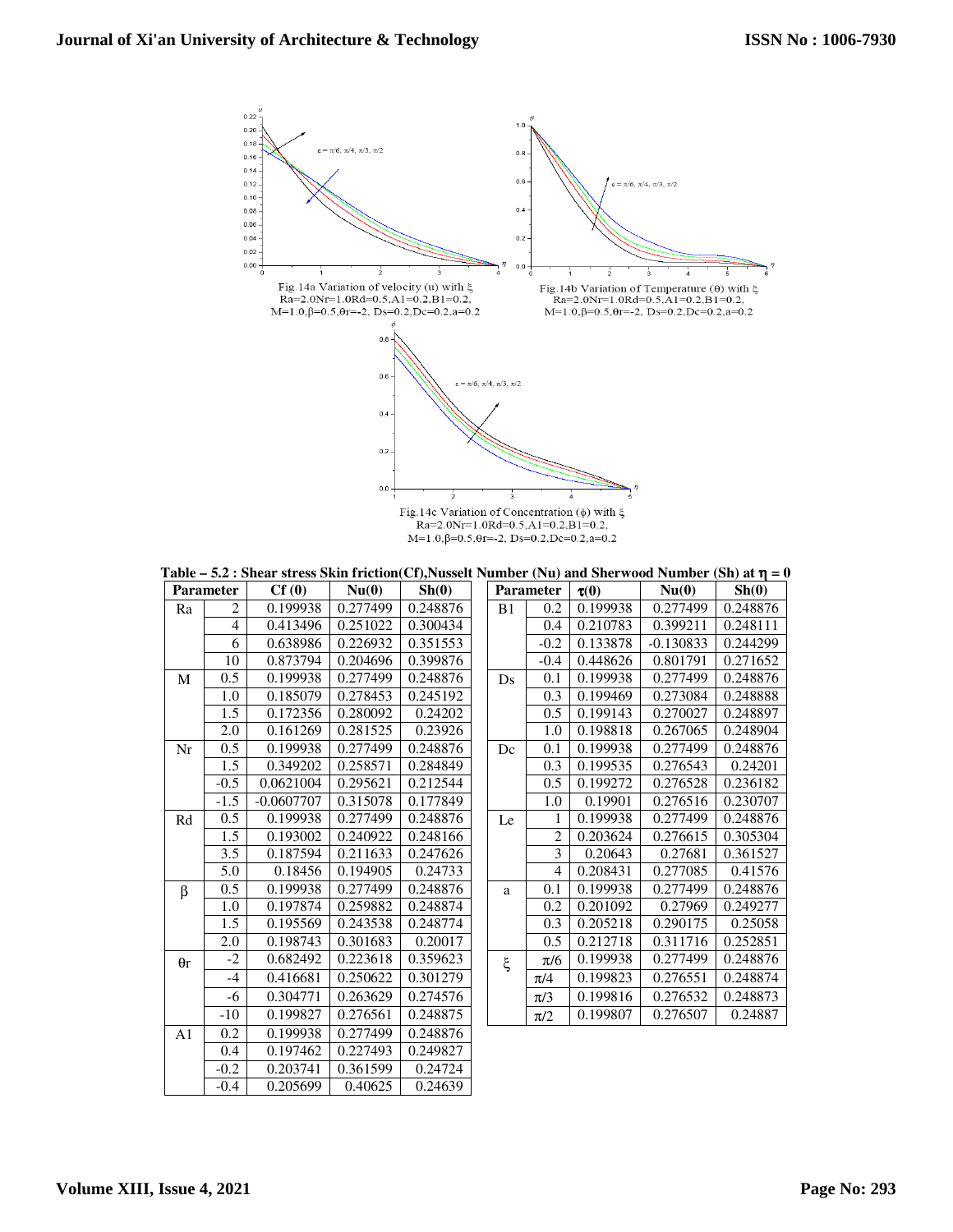# **7. CONCLUSIONS:**

- 1] An increase in Ra enhances the axial velocity ,and reduces the temperature and concentration .This may be attributed to the fact that the thickness of the thermal and solutal boundary layers reduce with increasing values of Ra.The skin friction,Sherwood number increase,Nusselt number reduces at the wall  $\eta=0$  with increasing values of Ra.
- 2] Higher the Lorentz force smaller the velocity,larger the temperature and concentration in the flow region.This is due to the fact that in increase in M grows the thickness of the thermal and solutal boundary layer. The skin friction, Sherwood number decrease, Nusselt number enhances at the wall  $\eta=0$  with increasing values of M.
- 3] When the molecular buoyancy force dominates over the thermal buoyancy force the velocity enhances in the region when the buoyancy forces are in the same direction and for the forces acting in opposite directions it reduces in the region. The temperature and concentration reduce with increase in Nr>0 and for Nr<0,the temperature and the concentration enhance in the flow region. The skin friction,Sherwood number increase, Nusselt number reduces at the wall  $\eta=0$  with increasing values of Nr>0 while a reversed effect is seen with Nr<0.
- 4] Higher the thermal radiation smaller the velocity reduces in the flow region (0,1.0) and larger in the region(1.0,4.0). An increase in Rd leads to a growth in thickness of the thermal boundary layer and the solutal boundary layer which results in a enhancement of the temperature and concentration in the flow region. The skin friction,Nusselt and Sherwood numbers decrease at the wall η=0 with increasing values of Rd.
- 5] An increase in thermal conductivity(β) reduces the velocity in the flow region (0,0.5) and enhances in the region  $(0.5,4.0)$ .As β increases the temperature and the concentration decreases. This is due to the thickening of the thinning of the thermal and solutal boundary layers as a result of increasing values of thermal conductivity. The skin friction,Sherwood number increase,Nusselt number reduce at the wall  $\eta=0$ with increasing values of β.
- 6] An increase in variable viscocity(θr) reduces the velocity of the fluid in the flow region. This can be explained physically as the parameter θr increases there is decay in the boundary layer thickness. The temperature and the concentration profiles increase with increasing values of θr. This can be attributed to the fact the an increase in θr increases the thickness of the thermal and the thickness of the solutal boundary layer which results in an enhancement of the temperature and enhancement in the concentration in the flow region. The skin friction and Sherwood number decrease,Nusselt number increases at the wall η=0 with increasing values of θr.
- 7] An increase in the strength of the space dependent heat source reduces the velocity in the region abutting the wall,enhances in the region(0.5,4.0) and the Concentration reduce in the flow region.The temperature enhances with increase in the strength of the space dependent heat source. In the case of space dependent heat sink, the velocity enhances in the region(0,0.5) and reduces in the flow region(0.5,4.0), the temperature reduces, the concentration enhances with increase in A1<0. The skin friction,Nusselt number decrease, Sherwood number enhances at the wall  $\eta=0$  with increasing values of A1 $>0$  while a reversed effect is seen with A1<0.
- 8] In the presence of heat generating source, the velocity enhances in (0,0.5) and reduces in the flow region(0.5,4.0),the temperature and concentration reduce in the flow region. In the presence of heat absorbing source $(B1<0)$  the velocity, temperature and concentration enhance in the entire flow region. The skin friction,Nusselt number increase,Sherwood number reduces at the wall η=0 with increasing values of B1>0 while a reversed effect is seen with B1<0.
- 9] An increase in Ds reduces the velocity(u) in the narrow region(0,0.5) and enhances in the region (0.5,4.0) far away from the wall .The temperature enhances and the concentration reduces with increasing g values of Ds. The skin friction,nusselt number decrease,Sherwood number enhances at the wall  $\eta=0$  with increasing values of Ds.
- 10] An increase in Dc reduces the velocity in a narrow region(0,0.5)and enhances in the remaining region(0.5,4.0).The temperature and concentration experience an enhancement with increasing values of Dc. The skin friction, Nusselt and Sherwood numbers decrease at the wall  $\eta=0$  with increasing values of Dc.
- 11] An increase in Lewis number (Le) increases the velocity in the region(0,1.0)and reduces in the flow region(1.1,4.0).The temperature enhances and the concentration reduces in the flow region . The skin friction,Sherwood number increase,Nusselt number reduces at the wall η=0 with increasing values of Le.
- 12] An increase in amplitude (a) reduces the velocity in the entire flow region .The temperature and concentration reduces with increase in '*a*' in the entire flow region. The skin friction,Nusselt and Sherwood number increase at the wall  $\eta$ =0 with increasing values of 'a'.